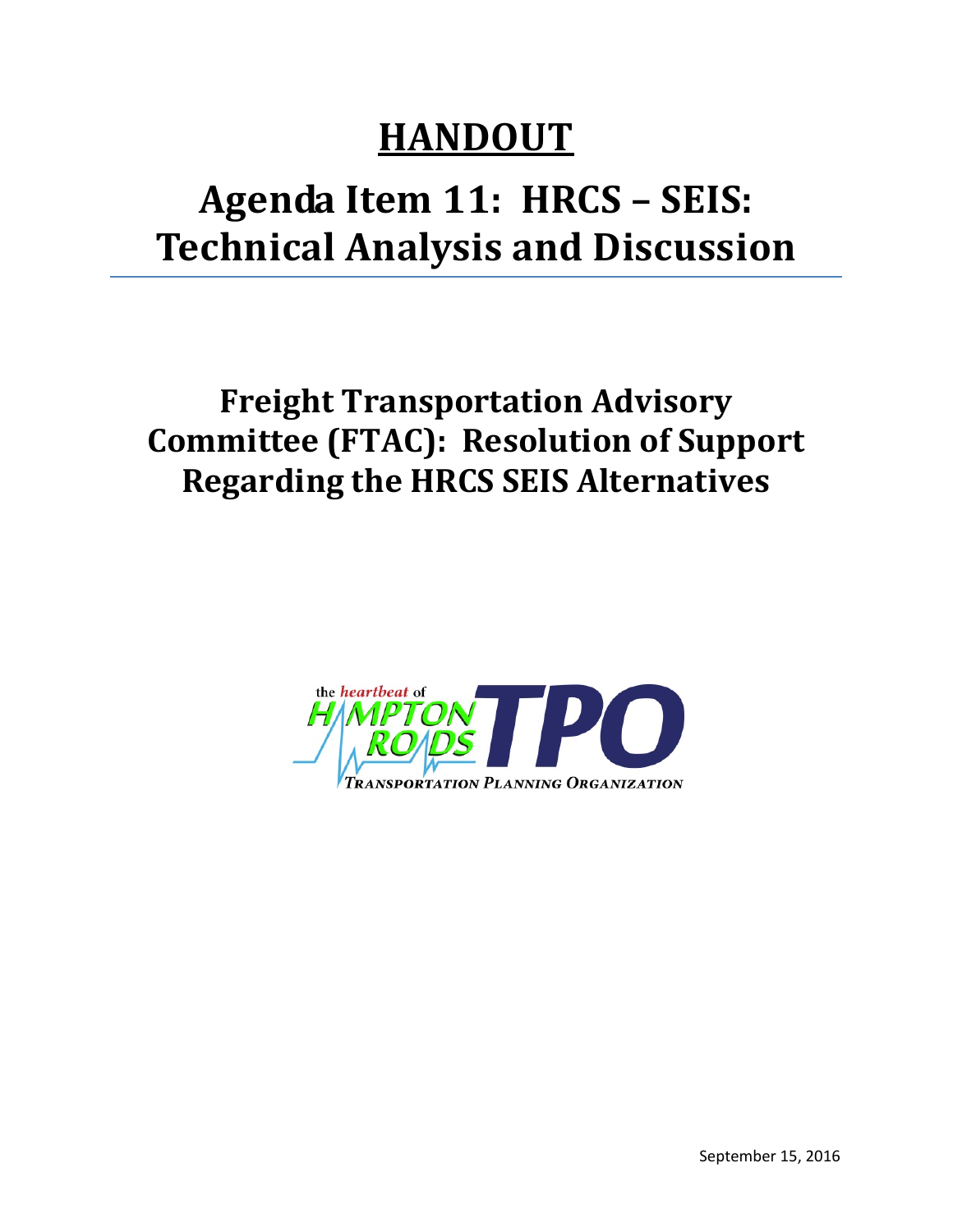## **HAMPTON ROADS TRANSPORTATION PLANNING ORGANIZATION FREIGHT TRANSPORTATION ADVISORY COMMITTEE FTAC RESOLUTION 2016-01**

## **A RESOLUTION OF THE FREIGHT TRANSPORTATION ADVISORY COMMITTEE OF THE HAMPTON ROADS TRANSPORTATION PLANNING ORGANIZATION REGARDING THE HRCS SEIS ALTERNATIVES.**

*WHEREAS,* the Virginia Department of Transportation (VDOT), in coordination with the Federal Highway Administration (FHWA), is undertaking the preparation of a Supplemental Environmental Impact Statement (SEIS) for the Hampton Roads Crossing Study (HRCS); and

**WHEREAS,** the SEIS re-eval uates the findings of the Final Environmental Impact Statement (FEIS) and the Record of Decision (ROD) that were approved by the FHWA in 2001; and

*WHEREAS,* the purpose of the HRCS SEIS is to relieve congestion at the 1-64 Hampton Roads Bridge-Tunnel (HRBT) in a manner that improves accessibility, transit, emergency evacuation, and military and goods movement along the primary transportation corridors in the Hampton Roads region, including the 1-64, 1-664, 1-564, and Route 164corridors: and

*WHEREAS,* in 2014, the Hampton Roads Transportation Accountability Commission (HRTAC) identified the previously identified Preferred Alternative (CBA 9, aka Third Crossing; excluding the HRBT) in its list of priority projects and provided the proper funding for the study to be documented in the HRTPO Long Range Transportation Plan (LRTP), which prompted VDOT and FHWA to initiate the SEIS; and

*WHEREAS,* on January 12,2016, FHWA, VDOT, and Federal cooperating agencies concurred on which alternatives would be retained for analysis in the Draft SEIS; and

*WHEREAS,* truck trips and regular vehicle trips generated and distributed to and from port terminals within Hampton Roads under the No Build alternative, that are distributed on water crossings account for approximately 8% of the trips, and

*WHEREAS,* as illustrated in the attachment, a large percentage of the freight traffic is destined from the Ports to and from the west and southwest; and

*WHEREAS,* as an advisory committee to the HRTPO Board, the HRTPO Freight Transportation Advisory Committee (FTAC) advises the HRTPO Board on regional freight transportation requirements, conducts public outreach activities that help HRTPO efforts to help raise awareness of the importance of freight transportation to the region's economy; and

*WHEREAS,* the FTAC recently completed the *Economic Assessment of Tolls on Freight Transportation in the Hampton Road Region* study of the Region's Freight gateways and intra-regional freight movement, which concluded that the cost of doing nothing was